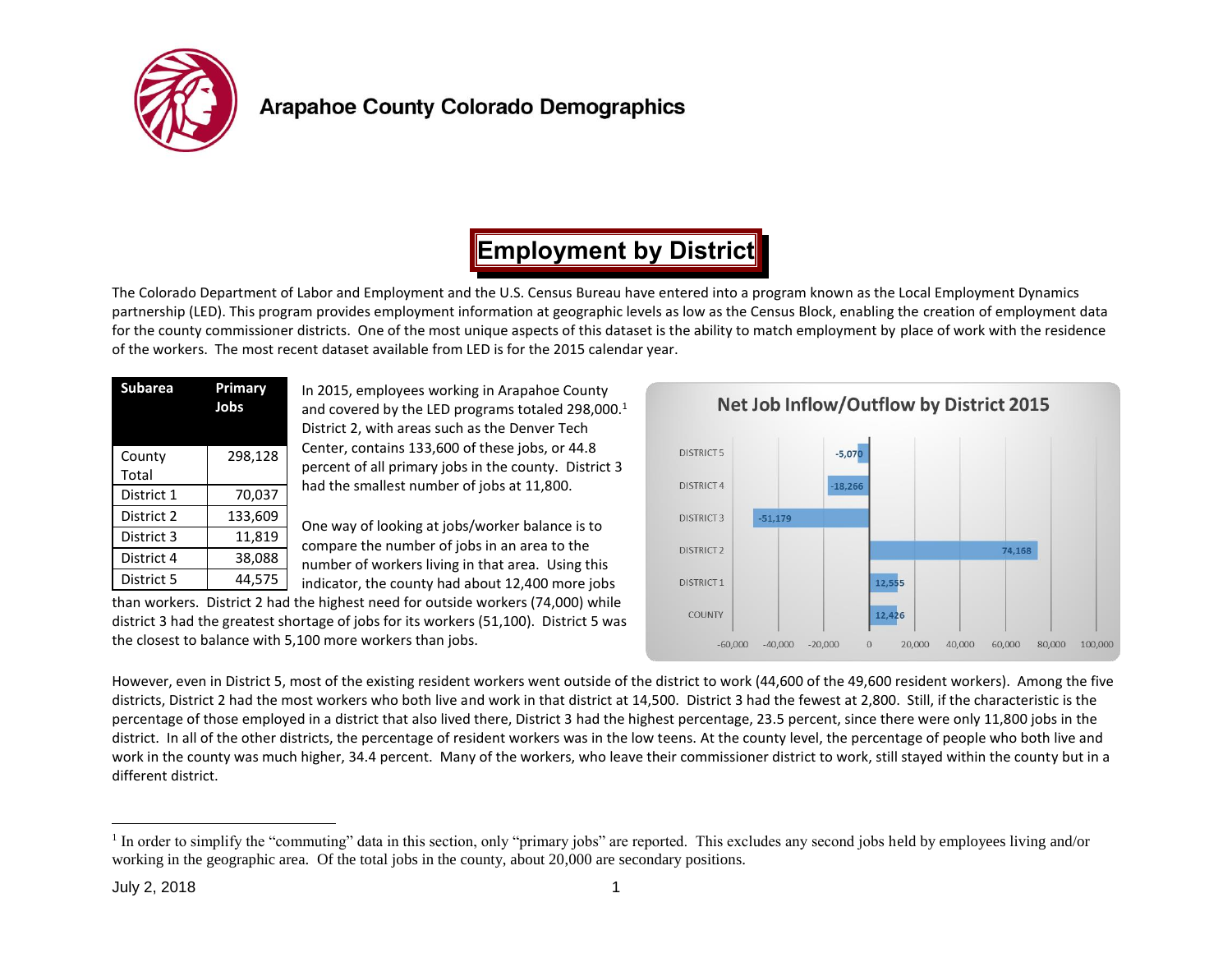

The LED dataset provides some additional employment information about the people working in the five districts of Arapahoe County. The blue highlighted items in the table show the district with the highest percentage of the county's total workers in a specific industry for 2015, while the red shows the district with the lowest share for that industry. For example, District 1 had the highest shares of workers in public administration, due to the county offices and several municipal buildings. This District also had the second most employees in agriculture, forestry, fishing and hunting (These data do not include self-employed farmers or their families, who resided mostly in District 3); manufacturing; and retail trade. District 3, which likely contains all of the self-employed farmers, led with most for agricultural workers. District 4 residents had the county lead in utilities and tied with District 1 for health services, with the two Districts containing the County's hospitals. District 5 had one third of the educational services employment with all of the Aurora Public Schools workers counted in the District.

| <b>District 1</b> | <b>District 2</b> | <b>District 3</b> | <b>District 4</b> | <b>District 5</b> | Industrial sector                                          |
|-------------------|-------------------|-------------------|-------------------|-------------------|------------------------------------------------------------|
| 34.6%             | 9.9%              | 38.3%             | 11.1%             | 6.2%              | Agriculture, Forestry, Fishing and Hunting                 |
| 11.5%             | 70.2%             | 4.5%              | 5.7%              | 8.0%              | Mining, Quarrying, and Oil and Gas Extraction              |
| 14.6%             | 16.3%             | 4.5%              | 64.6%             | $0.0\%$           | <b>Utilities</b>                                           |
| 39.6%             | 38.7%             | 4.2%              | 5.0%              | 12.5%             | Construction                                               |
| 54.3%             | 38.3%             | 1.2%              | 3.8%              | 2.4%              | Manufacturing                                              |
| 27.3%             | 59.2%             | 2.5%              | $8.6\%$           | 2.4%              | <b>Wholesale Trade</b>                                     |
| 26.2%             | 24.6%             | 9.4%              | 17.0%             | 22.7%             | <b>Retail Trade</b>                                        |
| 34.1%             | 48.3%             | 7.3%              | 4.8%              | 5.5%              | Transportation and Warehousing                             |
| 17.7%             | 68.5%             | 2.1%              | $9.9\%$           | 1.8%              | Information                                                |
| 5.8%              | 79.7%             | 1.1%              | 6.4%              | 7.0%              | Finance and Insurance                                      |
| 13.9%             | 52.4%             | 4.1%              | 13.8%             | 15.9%             | Real Estate and Rental and Leasing                         |
| 10.8%             | 59.1%             | 3.7%              | 8.7%              | 17.8%             | Professional, Scientific, and Technical Services           |
| 18.3%             | 71.4%             | 1.8%              | 1.4%              | 7.1%              | Management of Companies and Enterprises                    |
| 24.3%             | 35.5%             | 2.2%              | 15.8%             | 22.4%             | Administration & Support, Waste Management and Remediation |
| 20.9%             | 40.1%             | 1.6%              | 2.8%              | 34.6%             | <b>Educational Services</b>                                |
| 30.5%             | 24.0%             | 2.6%              | 30.2%             | 12.6%             | <b>Health Care and Social Assistance</b>                   |
| 21.4%             | 56.2%             | 7.0%              | 7.4%              | $8.1\%$           | Arts, Entertainment, and Recreation                        |
| 20.8%             | 35.6%             | 9.4%              | 19.7%             | 14.5%             | Accommodation and Food Services                            |
| 27.4%             | 36.4%             | 7.2%              | 14.3%             | 14.6%             | Other Services (excluding Public Administration)           |
| 55.4%             | 20.9%             | 0.1%              | 2.3%              | 21.4%             | <b>Public Administration</b>                               |

#### **Share of Workers by Place of Work, 2015**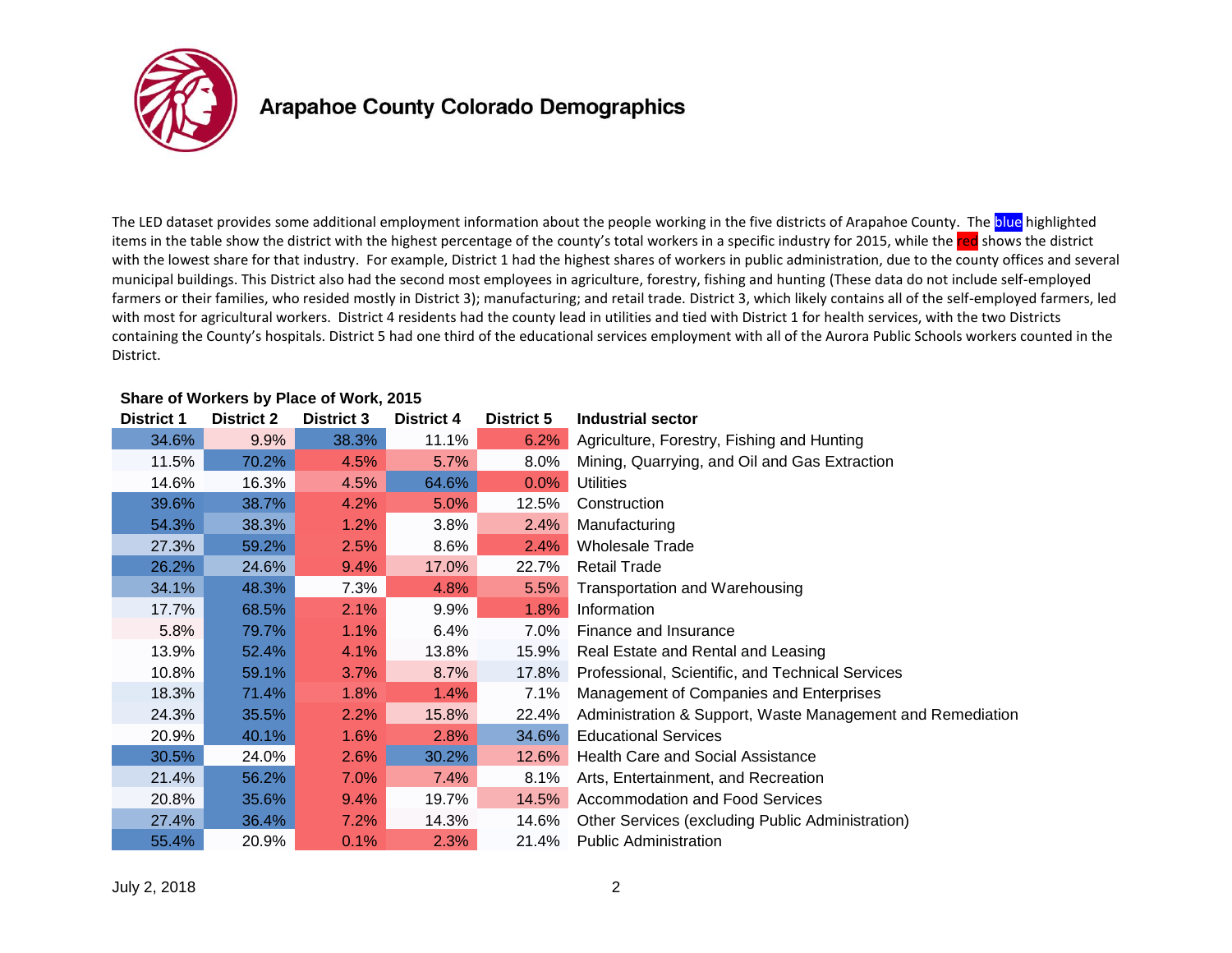

The American Community Survey provides some additional employment information about the people living in the five districts of Arapahoe County and current as of 2016. Employed persons in 2016 ranged from 66,500 in District 3 to 59,800 in District 5. Since the number of employed persons 16 and over is about the same in each District (about 64,000 people), the next table uses the percentages of occupations for persons who live in the District. For example, 13.0 percent of the persons who live in District 1 reported their occupation as "management." The blue highlighting shows the occupation with the highest share of residents in each District. Three of the Districts showed "service" occupations as the most common occupation. District 2 had "management" as the largest group while District 3 had 13.9 percent reporting "office and administrative support."

| Percentages                                          | District 1 | District 2 | District 3 | District 4 | District 5 | County |
|------------------------------------------------------|------------|------------|------------|------------|------------|--------|
| Management                                           | 13.0%      | 15.8%      | 12.8%      | 9.4%       | 6.4%       | 11.6%  |
| <b>Business and Financial</b>                        | 7.4%       | 8.9%       | 7.1%       | 5.5%       | 3.5%       | 6.5%   |
| Computer, engineering, and science                   | 7.8%       | 11.1%      | 8.8%       | 5.9%       | 3.7%       | 7.6%   |
| Education, legal, community service, arts, and media | 12.2%      | 12.5%      | 10.7%      | 9.6%       | 6.3%       | 10.3%  |
| Healthcare practitioner and technical                | 5.5%       | 5.5%       | 5.8%       | 5.6%       | 3.4%       | 5.2%   |
| Service                                              | 14.4%      | 11.3%      | 13.9%      | 19.8%      | 24.3%      | 16.6%  |
| Sales and related                                    | 13.5%      | 13.0%      | 12.0%      | 10.6%      | 10.0%      | 11.9%  |
| Office and administrative support                    | 12.3%      | 10.9%      | 13.9%      | 16.2%      | 15.6%      | 13.8%  |
| Natural resources, construction, and maintenance     | 7.8%       | 5.0%       | 6.6%       | 6.7%       | 13.8%      | 7.9%   |
| Production, transportation, and material moving      | 6.0%       | 5.9%       | 8.3%       | 10.8%      | 13.0%      | 8.7%   |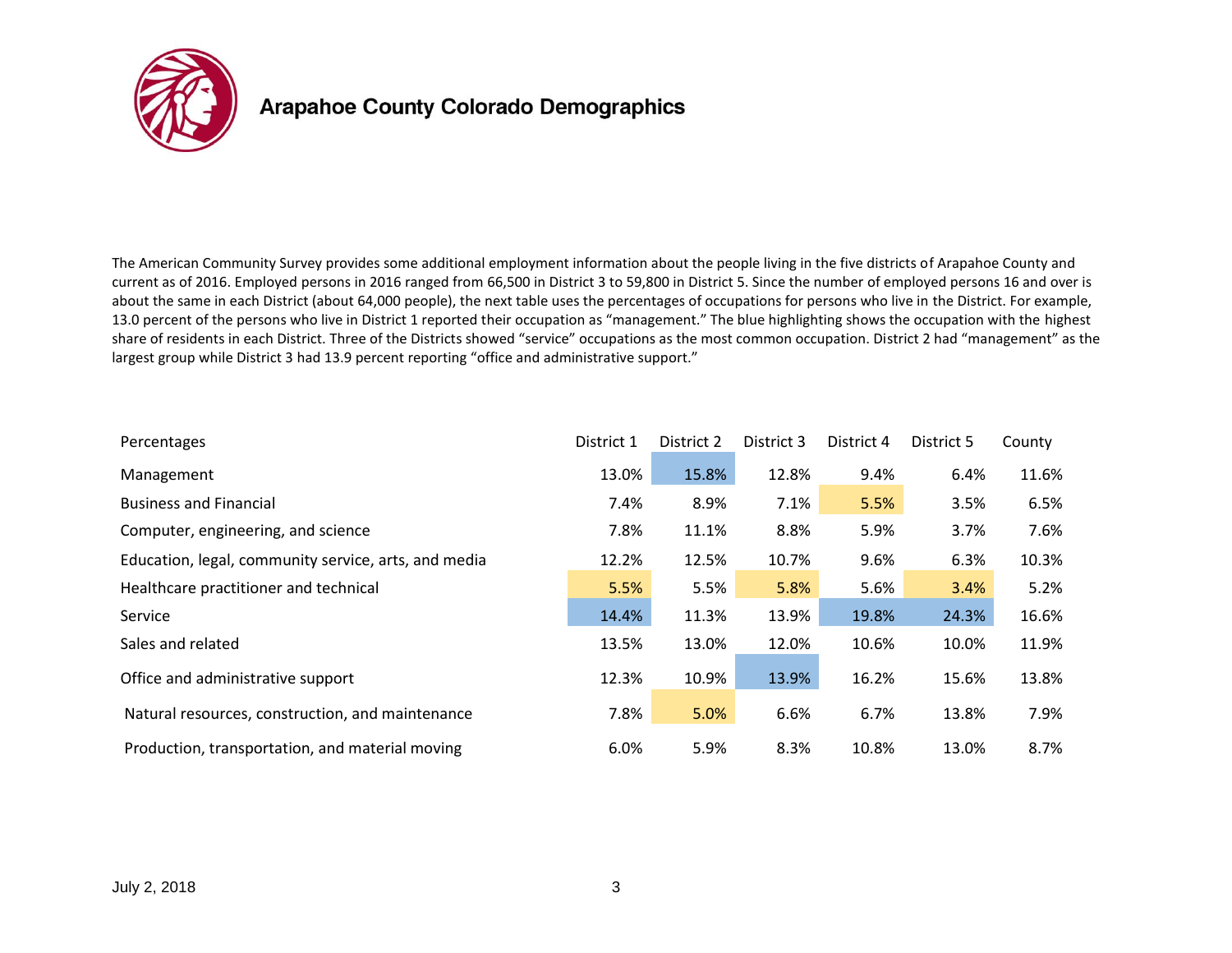

The "healthcare practitioner and technical occupations" were the smallest group in all Districts except District 2. The Census groups this sector in with the other management, business, and education occupations so it was like an "all other" group. In District 2, the "natural resources, construction, and maintenance occupations" were the smallest group.

The table below shows the change in the number of persons of each occupational group between 2010 and 2016. The green shading highlights the occupations that grew during the six years. For example, the "management occupations" grew by almost 1,800 persons in District 1, so that is the darkest green cell. The red highlighting shows the groups that had the least growth or even losses between 2010 and 2016. The construction sector was one of the sectors most seriously hurt by the Great Recession so it is reasonable that the "natural resources, construction, and maintenance occupations showed the greatest declines in all Districts except Districts 2 and 5. The "management" and "service" occupations dominate the growth across the Districts.

| <b>District</b>                                      | District 1 | District 2 | District 3 | District 4 | District 5 | County |
|------------------------------------------------------|------------|------------|------------|------------|------------|--------|
| Civilian employed population                         | 6416       | 4035       | 13045      | 6513       | 5182       | 35191  |
| Management                                           | 1792       | 1103       | 1911       | 1294       | 605        | 6705   |
| <b>Business and Financial</b>                        | 675        | 733        | 806        | 194        | $-312$     | 2096   |
| Computer, engineering, and science                   | 847        | 1328       | 1193       | 32         | $-302$     | 3098   |
| Education, legal, community service, arts, and media | 1494       | 121        | 2424       | 1445       | 550        | 6034   |
| Healthcare practitioner and technical                | 692        | 372        | 1053       | 1309       | 344        | 3770   |
| Service                                              | 294        | 341        | 2631       | 1943       | 2677       | 7886   |
| Sales and related                                    | 1729       | $-807$     | 1141       | 27         | 263        | 2353   |
| Office and administrative support                    | $-330$     | $-88$      | 675        | 64         | 329        | 650    |
| Natural resources, construction, and maintenance     | $-36$      | 358        | $-120$     | $-1170$    | 197        | $-771$ |
| Production, transportation, and material moving      | $-741$     | 574        | 1331       | 1375       | 831        | 3370   |

#### Change 2010-2016